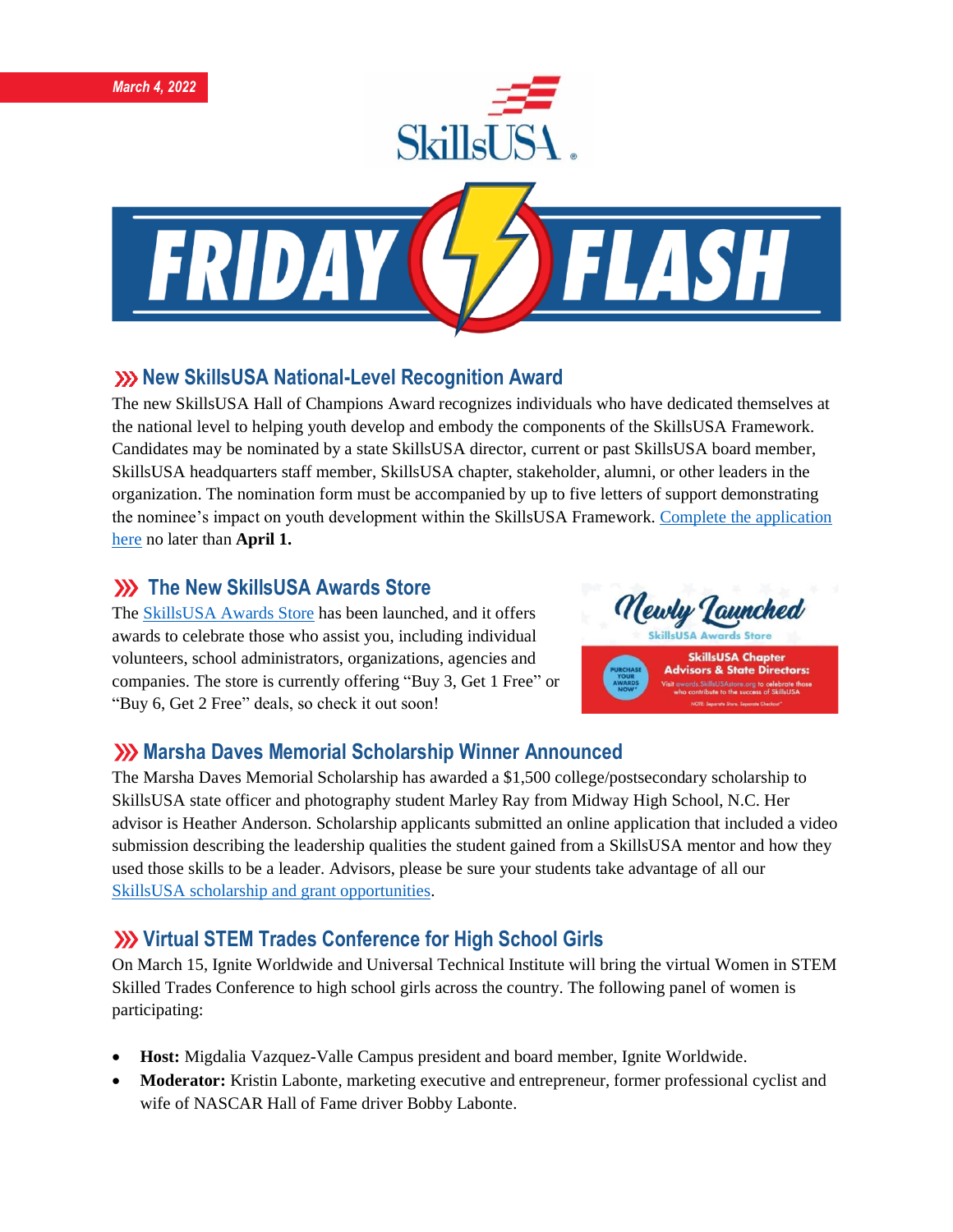- **Panelist:** Sophie Fox, CEO of Women & Wheels. Professional drag racer, Holly Inc web and social media director.
- **Panelist:** Madison Conrad, powertrain reliability specialist, Roush Yates Racing Engines.
- **Panelist:** Jennifer Lefever, SEMA Women of the Year, vice president, Roush Yates Racing Engines.
- **Panelist:** Brooke Ulrich, regional facilities and equipment service manager for Home Depot, advanced diagnostics med-heavy diesel specialist.

These successful women will share their journeys and answer questions from listeners. The event is from 10:45-11:45 a.m. PST[. Register here.](https://www.igniteworldwide.org/events/virtual-panel-with-universal-technical-institute-w-extended-qa/)

#### **Upcoming Professional Development Opportunities**

Please join your fellow advisors for SkillsUSA Professional Development sessions. On March 9, we will preview the Chapter Officer Election Guide and learn about successful chapter officer elections using the Chapter Officer Election Toolkit from the SkillsUSA website. [See the full training calendar](https://www.skillsusa.org/events-training/)  [here.](https://www.skillsusa.org/events-training/) Completion certificates are provided for each session. [Use this Google](https://docs.google.com/document/d/1d2EvwsmdelNzm-WK7pTGSokJTbWZXcFDOODai32SGzk/edit)  [Doc](https://docs.google.com/document/d/1d2EvwsmdelNzm-WK7pTGSokJTbWZXcFDOODai32SGzk/edit) to learn how to access your professional membership benefits online. [A](https://www.skillsusa.org/wp-content/uploads/2021/09/SkillsUSA-2021-Professional-Development-Opportunities-v9.pdf)  [PDF of the 2021-22 Professional Development Opportunities is available](https://www.skillsusa.org/wp-content/uploads/2021/09/SkillsUSA-2021-Professional-Development-Opportunities-v9.pdf)  [here.](https://www.skillsusa.org/wp-content/uploads/2021/09/SkillsUSA-2021-Professional-Development-Opportunities-v9.pdf) For questions, contact [Karolina Belen.](mailto:kbelen@skillsusa.org)



#### **National Conference Pin and T-shirt Design Entries Due Soon**

SkillsUSA is once again offering the 2022 National Leadership & Skills Conference (NLSC) Pin and Tshirt Design Challenge for all dues-paying student members. The winning designs will become the official T-shirt and pin design for NLSC. Entries must be received by **March 15 at 12 a.m. ET**, and the winners will be announced on **March 21**[. Rules and submission links can be found on the SkillsUSA](https://www.skillsusa.org/competitions/pin-design-challenge/)  [website.](https://www.skillsusa.org/competitions/pin-design-challenge/)

### **Engage Your Chapter in SkillsUSA's Student2Student Program**

It's not too late to engage your students in SkillsUSA's refreshed Student2Student program for the 2021- 22 school year. The program connects chapters with younger students in elementary or middle school to facilitate SkillsUSA's "Jump into STEM!" curriculum at their school. [Visit the website](https://www.skillsusa.org/programs/student2student/) to learn more about the program and how your chapter can gain national recognition by participating. Entries must be submitted by **April 1.**

#### **Earn Presidential Recognition for Service**

At the 2022 National Leadership & Skills Conference, SkillsUSA will recognize advisors, students and registered alumni for their community service and volunteer activities through the President's Volunteer Service Award (PVSA). To qualify, members can submit a record of their service hours to SkillsUSA, which is a certifying organization. This presidential honor recognizes the valuable contributions of volunteers who are answering a national call to serve others through their current activities or lifetime efforts. [Details on qualifying hours and requirements for submission are available here.](https://www.skillsusa.org/membership-resources/awards/presidents-volunteer-service-award) Applications must be received by **April 1** for recognition at the 2022 national conference.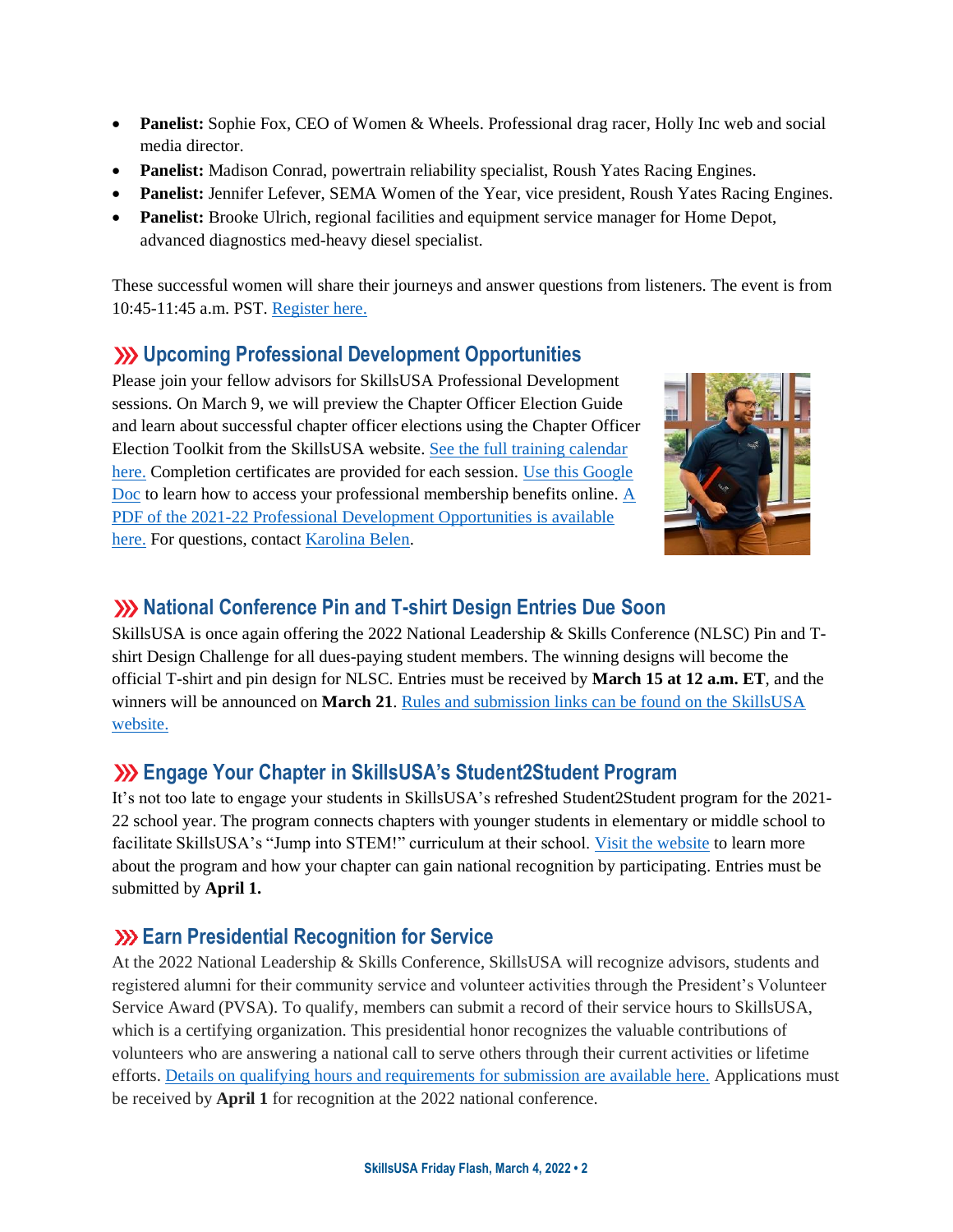# **Seeking Musical Talent to Perform at NLSC**

Do you have a musical gift to share with the SkillsUSA community? If so, apply for the new SkillsUSA Talent Program being launched in conjunction with SkillsUSA's National Leadership & Skills Conference. Selected applicants will showcase their musical ability during one of three high-energy arena sessions in front of more than 12,000 SkillsUSA members from across the country. They may also perform for smaller audiences throughout the conference.

Students or advisors will be offered complimentary conference registration if their sole purpose of attendance is to participate in the SkillsUSA Talent Program. SkillsUSA Championships contestants are eligible, but performance opportunities may be limited due to scheduling conflicts. Applicants must be current paid SkillsUSA members and must submit a video file performing a song of choice that demonstrates their musical ability. Individual or group performances are welcome. [Apply here](https://skillsusa.wufoo.com/forms/r3mvb5155fzzs/) by 5 p.m. ET on **Friday, April 22.** For questions, contact [Joey Baker.](mailto:jbaker@skillsusa.org)

# **EXECUTE:** Program of Work Toolkit Launch Activity Guides Available

SkillsUSA has created Program of Work Launch Activity guides for professional members to help set your students on the path to career readiness. These guides can be accessed by signing into [SkillsUSA Absorb](https://absorb.skillsusa.org/) and clicking on the Program of Work Toolkit.



The guides are available in both in-person and virtual

formats and cover the following categories: Advocacy and Marketing; Community Engagement; Partner and Alumni Engagement; Financial Management; Leadership Development and Workplace Experiences. Each category is accompanied by engaging activities, suggested budgets, assessments and additional resources.

### **SkillsUSA Connect to My Future Conference Registration Opens Soon**

Save the date for this year's virtual SkillsUSA Connect to My Future Career Conference, to be held May 3-4. The conference is designed to allow students to explore career pathways and connect directly with employers. Three distinct student program tracks will be offered for members in middle school, high school, and college/postsecondary programs. [Check out all three tracks here.](https://www.skillsusa.org/events-training/skillsusa-connect-to-my-future-conference/) Registration opens March 21. We encourage you to share [this video](https://www.youtube.com/watch?v=oVDAfF486S0) with your classes to get them excited.

### **We Dian Now for SkillsUSA National Signing Day on May 5**

On Thursday, May 5, [SkillsUSA National Signing Day](https://www.skillsusa.org/events-training/national-signing-day/) will celebrate high school seniors and college/postsecondary students who have chosen to pursue careers as professionals in the skilled trades. Local SkillsUSA chapters are encouraged to plan and host a signing day event by inviting business partners, school administrators, teachers, elected officials, SkillsUSA alumni, family